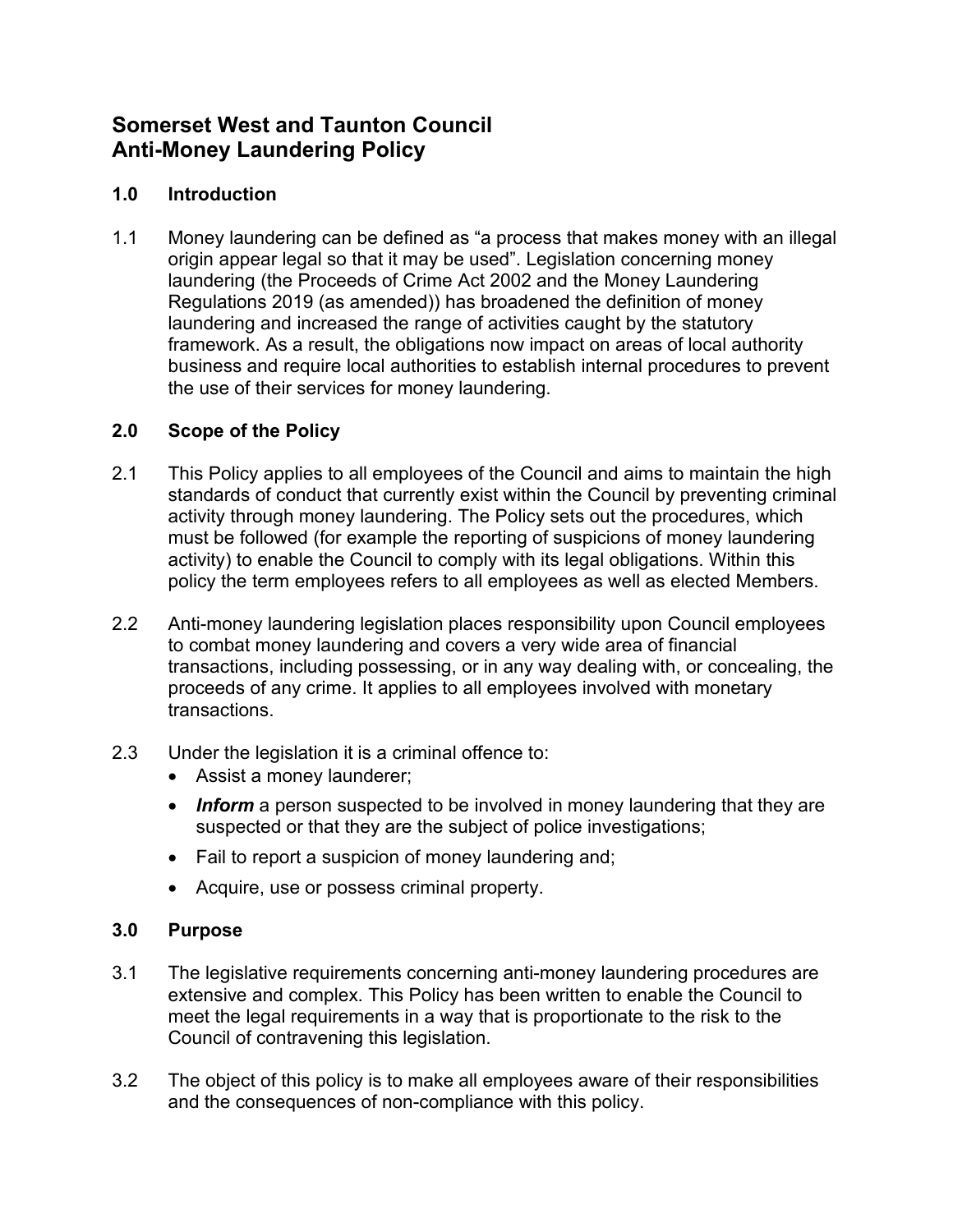- 3.3 An employee could potentially be caught within the money laundering provisions if they suspect money laundering and either become involved with it in some way and /or do nothing about it.
- 3.4 Whilst the risk to the Council of contravening the legislation is low, it is extremely important that all employees are familiar with their legal responsibilities: **Employees contravening the regulations can be faced with imprisonment (up to 14 years), a fine or both.**

#### **4.0 Money Laundering Requirements**

- 4.1 Provision of training to relevant officers and staff (or contractors' staff) on the requirements of the legislation, including the identification of suspicious transactions, identity verification and reporting procedures.
- 4.2 Establishment of procedures for employees to report any suspicions to the Money Laundering Reporting Officer ("MLRO") – i.e. Paul Fitzgerald, Assistant Director – Finance and S151 Officer.
- 4.3 Designation of an officer as the Money Laundering Reporting Officer, who will receive any report, keep records and if considered appropriate, make reports to the National Criminal Intelligence Service (NCIS) - i.e. Paul Fitzgerald, Assistant Director – Finance and S151 Officer.
- 4.4 Under the legislation employees dealing with money transactions will be required to comply with certain procedures.

# **5.0 Procedures**

- 5.1 When do I need to identify the person I am dealing with?
	- When the Council is carrying out relevant business and: a) Forming a business relationship: or
		- b) Considering undertaking a one off transaction

And: -

a) Suspect a transaction involves money laundering; or

b) A payment is to be made for a series of linked one off transactions involving total payment of £10,000 (15,000 Euro) or more.

- 5.2 Not all of the Council's business is "relevant" for the purposes of the legislation regarding client identification. Relevant services as defined by the legislation include investments, accountancy and audit services and the financial, company and property transactions undertaken the council.
- 5.3 What Procedures do I use to identify the person?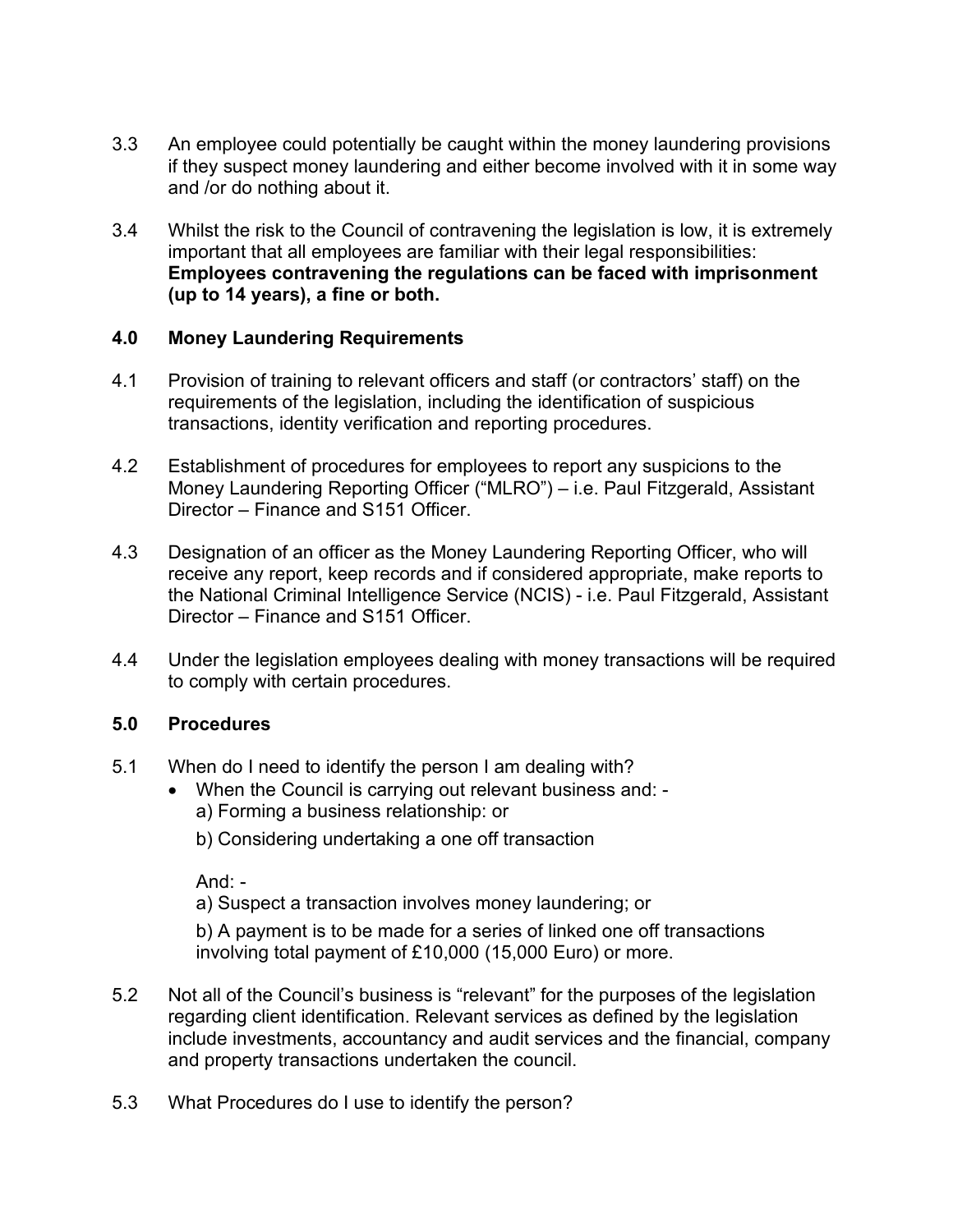Any employee involved in a relevant business should ensure the client provides satisfactory evidence of their identity personally, through passport/ photo driving license plus one other document with their name and address e.g. utility bill (not mobile) mortgage/building society/bank documents, card documents, pension/benefit book. Or corporate identity, this can be through company formation documents or business rates.

In circumstances where the client cannot be physically identified the employee should be aware: -

a) That there is greater potential for money laundering where the client is not physically present when being identified;

b) If satisfactory evidence is not obtained the relationship or the transaction should not proceed;

c) If the client acts, or appears to act for another person, reasonable measures must be taken for the purposes of identifying that person.

#### Record Keeping Procedures

5.4 Each Service of the Council and contractors working for the Council conducting relevant business must maintain records of: a) Client identification evidence obtained; which must be kept for five years after the end of the transaction or relationship;

b) Details of all relevant business transactions carried out for clients for at least five years from the completion of the transaction. This is so that they may be used as evidence in any subsequent investigation by the authorities into money laundering. The Money Laundering Reporting Officer, must be informed of the existence and location of such records.

5.5 The precise nature of the records are not prescribed by law, however, they must provide an audit trail during any subsequent investigation, e.g. distinguishing the client and the relevant transaction and recording in what form any funds were received or paid.

# **6.0 The Money Laundering Reporting Officer**

- 6.1 The Officer nominated to receive disclosures about money laundering activity within the Council is Paul Fitzgerald (Assistant Director – Finance and S151 Officer) i.e. The Money Laundering Reporting Officer (MLRO).
- 6.2 The Deputy Money Laundering Reporting Officers are Amy Tregellas (Monitoring Officer) and Steve Plenty (Finance Service Manager).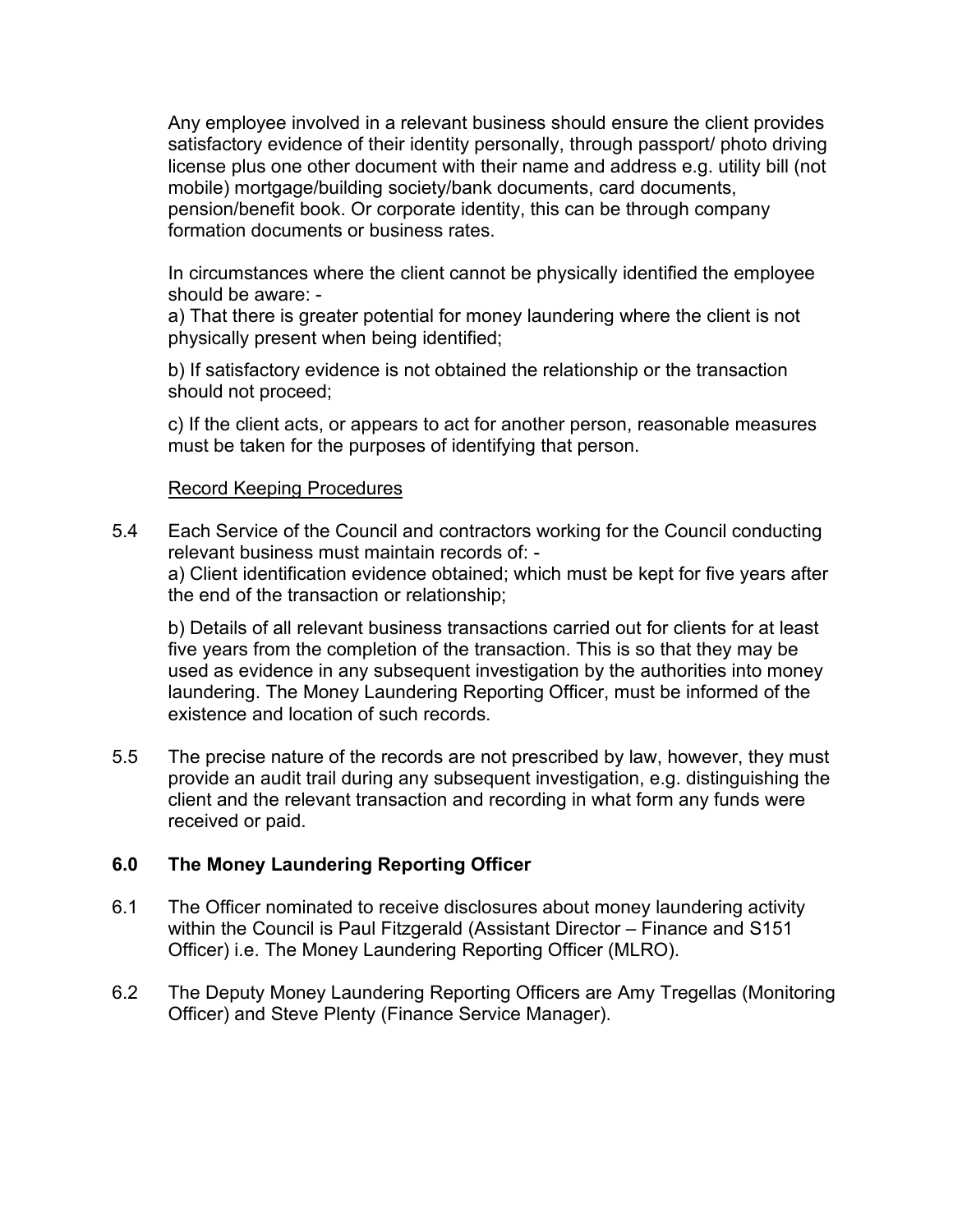#### **7.0 Internal Reporting Procedure**

- 7.1 Where an employee is aware, that money laundering may have taken place (or may be taking place), he or she must contact the MLRO for guidance as soon as possible regardless of the amount being offered. In such circumstance, no money may be taken from anyone until this has been done.
- 7.2 Any person knowing or suspecting money laundering, fraud or use of the proceeds of crime must report this to the MLRO on the form(s) as attached.
- 7.3 Upon receiving the report the MLRO will consider all of the admissible information in order to determine whether there are grounds to suspect money laundering.
- 7.4 If the MLRO determines that the information or matter should be disclosed it would be reported to the National Criminal Intelligence Service (NCIS).
- 7.5 At no time and under no circumstances should an employee voice any suspicions to the person(s) suspected of money laundering, even if the NCIS has given consent to a particular transaction proceeding, otherwise the employee may be committing a criminal offence of informing. Therefore, no reference should be made on a client file to a report having been made to the MLRO. Should the client exercise their right to see the file, then such a note will obviously tip them off to the report having been made and may render the employee liable to prosecution. The MLRO will keep the appropriate records in a confidential manner.

#### **8.0 Other Procedures**

- 8.1 The Council will establish other procedures of internal control and communication as may be appropriate for the purpose of forestalling and preventing money laundering:
	- **Regular receipts**  The Council in the normal operation of its services accepts payments from individuals and organisations e.g. in relation to council tax, sundry debtors etc. For all transactions under £2,000 the Money Laundering regulations do not apply but if an employee has reasonable grounds to suspect money laundering activities or proceeds of crime or is simply suspicious, the matter should still be reported to the MLRO.
	- **Cash receipts**  If the money offered in cash is £10,000 or more, then payment must not be accepted until the employee has received guidance from the MLRO or DMLRO.
	- **Refunds** Care will need to be taken especially with the procedures for refunds. For instance, a significant overpayment that results in a repayment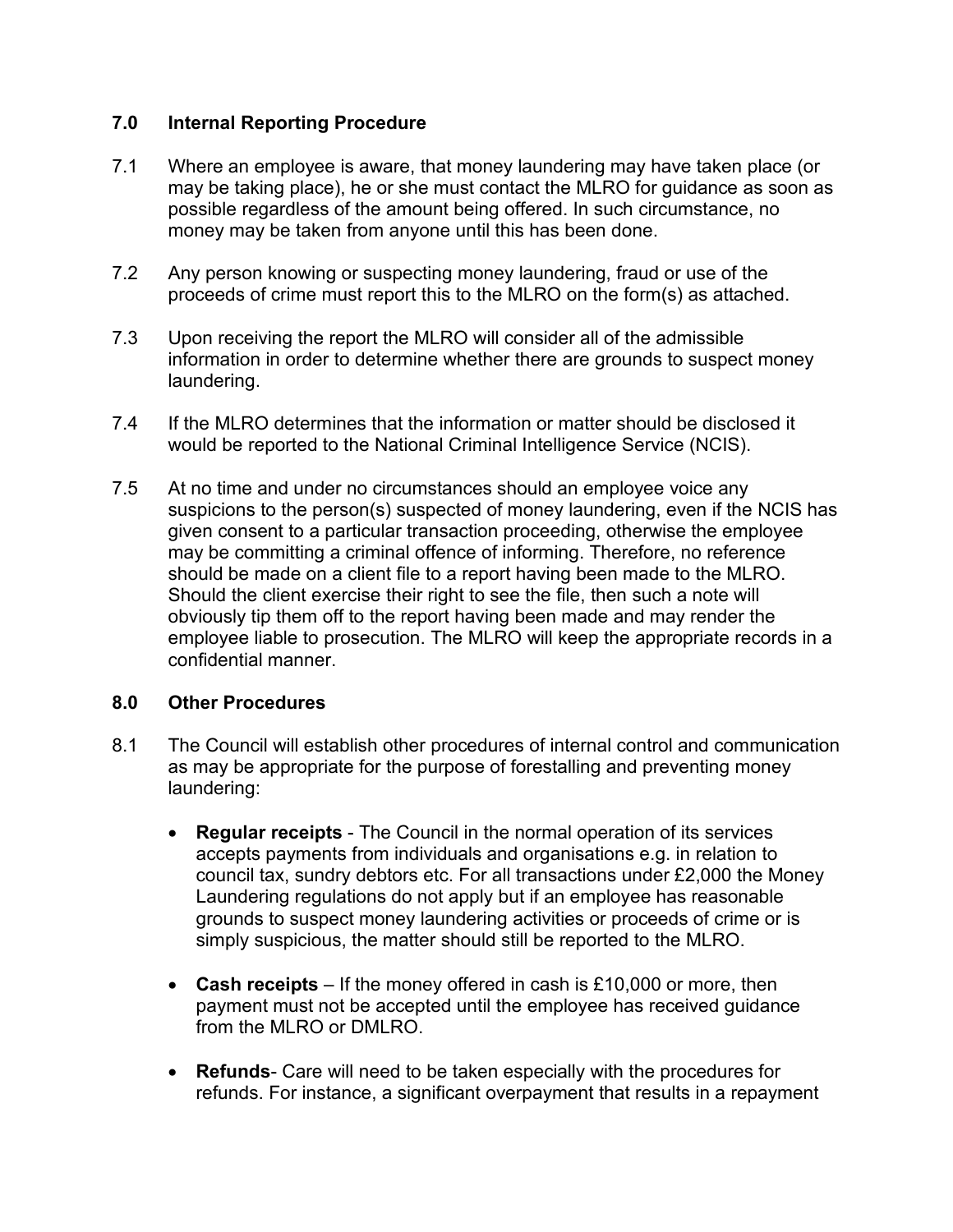will need to be properly investigated and authorised before payment. **Note – all refunds should be made only to the source of the payment and not a different account.** In the event of any suspicious transactions, the MLRO will be contacted to investigate the case. The possible perpetrator should not be informed.

• **Training** – The Council will take, or require its contractor to take, appropriate measures to ensure that relevant employees are: a) Made aware of the provisions of these regulations, (under the Proceeds of Crime Act 2002, and the Money Laundering Regulations 2007 (as amended));

b) Given training in how to recognise and deal with transactions that may be related to money laundering.

### **9.0 Money Laundering Warning Signs**

- 9.1 The following examples could indicate that money laundering is taking place:
	- Transactions or trade that appear to make no commercial or economic sense from the perspective of the other party - a money launderer's objective is to disguise the origin of criminal funds and not necessarily to make a profit. A launderer may therefore enter into transactions at a financial loss if it will assist in disguising the source of the funds and allow the funds to enter the financial system.
	- Large volume/large cash transactions all large cash payments should be the subject of extra care and before accepting cash the reasons for such payments should be fully understood. Payments should be encouraged through the banking system to avoid problems.
	- Payments received from third parties money launderers will often look to legitimate business activity in order to assist in 'cleaning' criminal funds and making payments on behalf of a legitimate company can be attractive to both parties. For the legitimate company it can be useful source of funding and for the launderer the funds can be repaid through a banking system.
- 9.2 Examples of tell-tale signs of organised money laundering:
	- 1. Use of cash where other means of payment are normal
	- 2. Unusual transactions or ways of conducting business
	- 3. Unwillingness to answer questions/ secretiveness generally
	- 4. Use of overseas companies
	- 5. New companies
	- 6. Overpayments of Council Tax where refunds are needed.